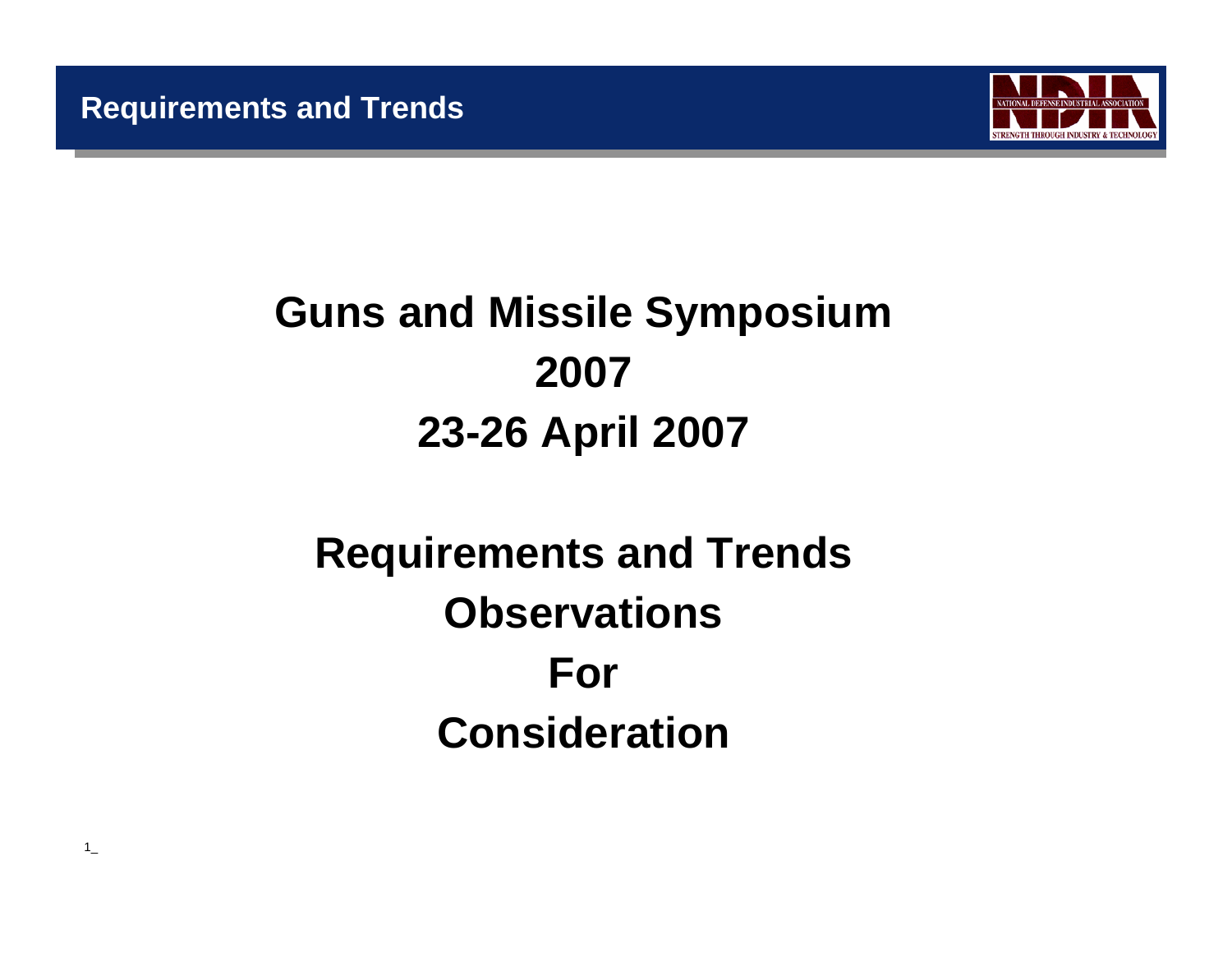

• **Presentation Content and Comments are the Opinions of the Presenters: Dave Broden and Bob Glantz**

• **The Opinions Expressed do not Represent the Position of NDIA, any Company, or any DOD component.**

• **This Presentation is Intended to Stimulate Discussion of How Programs and Technology are evolving to Ensure Superior Capability to the US and Allied Armed Forces.**

- **Program Structure—Roles--Responsibility**
- **Program Schedule**
- **Acquisition Management Approach**

**Contract Type**

**Risk Management Responsibility**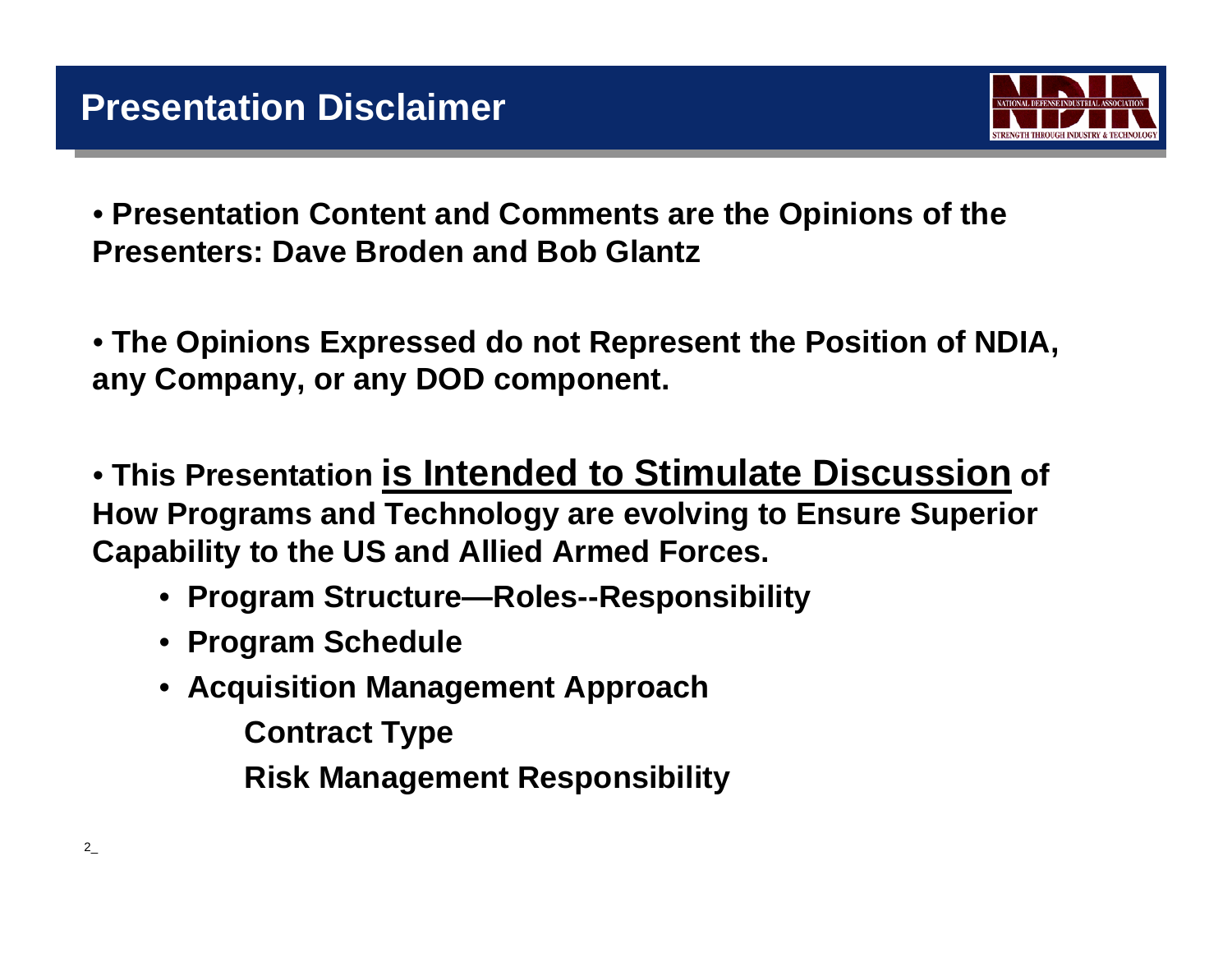## **Trends Requirements & Contract Reform**



- **Requirement Approach Shifted in 1980's thru early 2000's:**
	- – **from Detailed Specific Design and TDP focus** 
		- **Wills and Shalls**
		- **Build to print**
	- – **to Performance Specifications and Criteria** 
		- -**Key Performance Perimeters**
		- **Threshold and Goals**
- **Both Contractor and Government Gain by Using Performance Specifications which allow Rigorous Trade-Off of Design and Performance—**
	- **Requirements viewed as Thresholds and Goals**
	- **Allows for Best Value**
	- **Allows for Spiral Development, Technology Insertion, and Pre-Planned**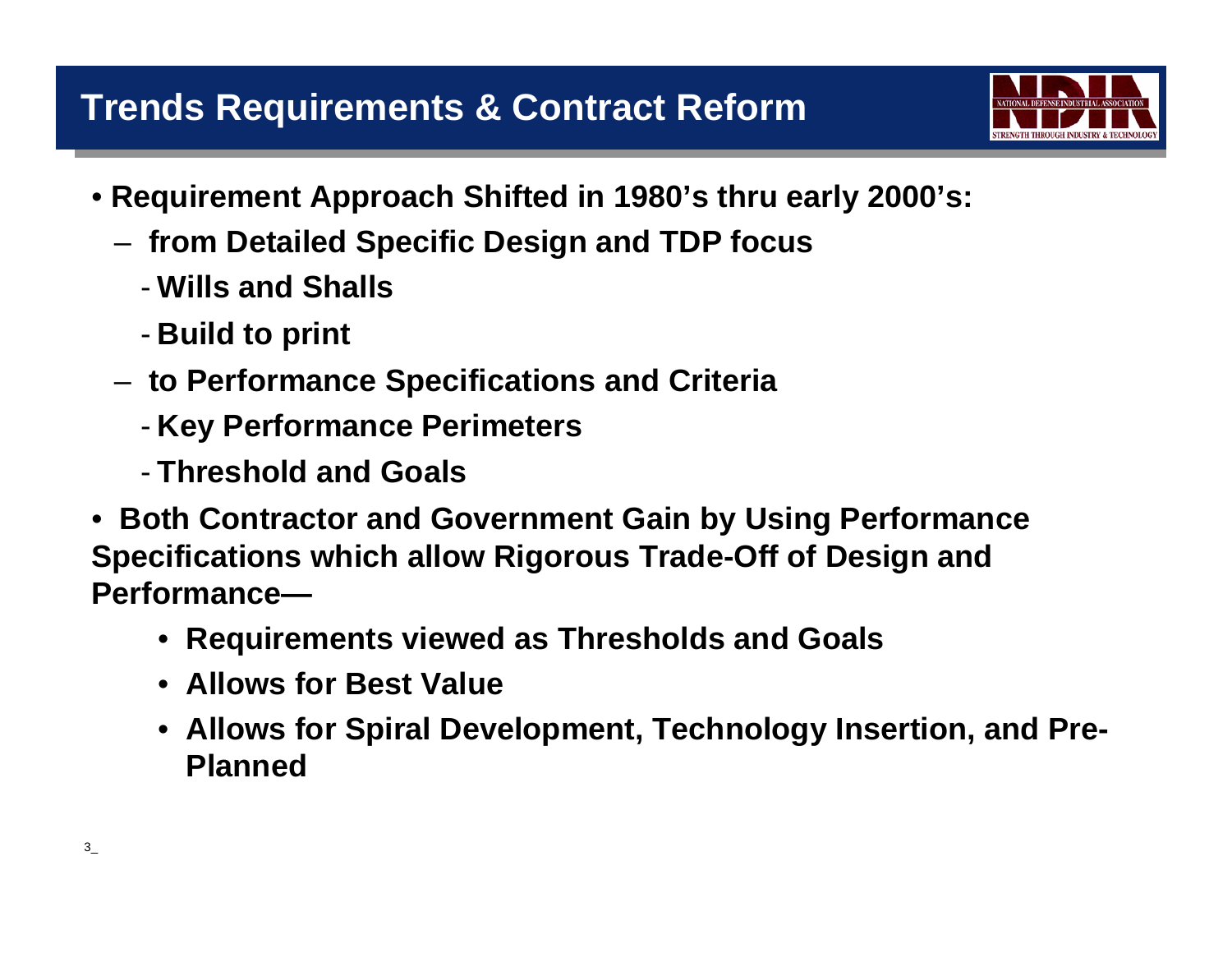## **System Management Trends**



- **Requirement Approach Shifted in 1980's thru early 2000's:**
	- – **From: Government as System Integration Manager with**
		- **One Major integration contractor**
		- **Government Providing Major Sub Systems as GFE/GFM**
		- **Government conducting Sub System and System Testing**
	- – **To: One Face to the Government Program Office**
		- -**Corporate Contracts**
		- -**Lead Systems Integrator**
		- -**Ship Yard Manager**
		- -**Contractor providing Certification**
		- - **Purchase of Off the Shelf Items against Performance Specifications**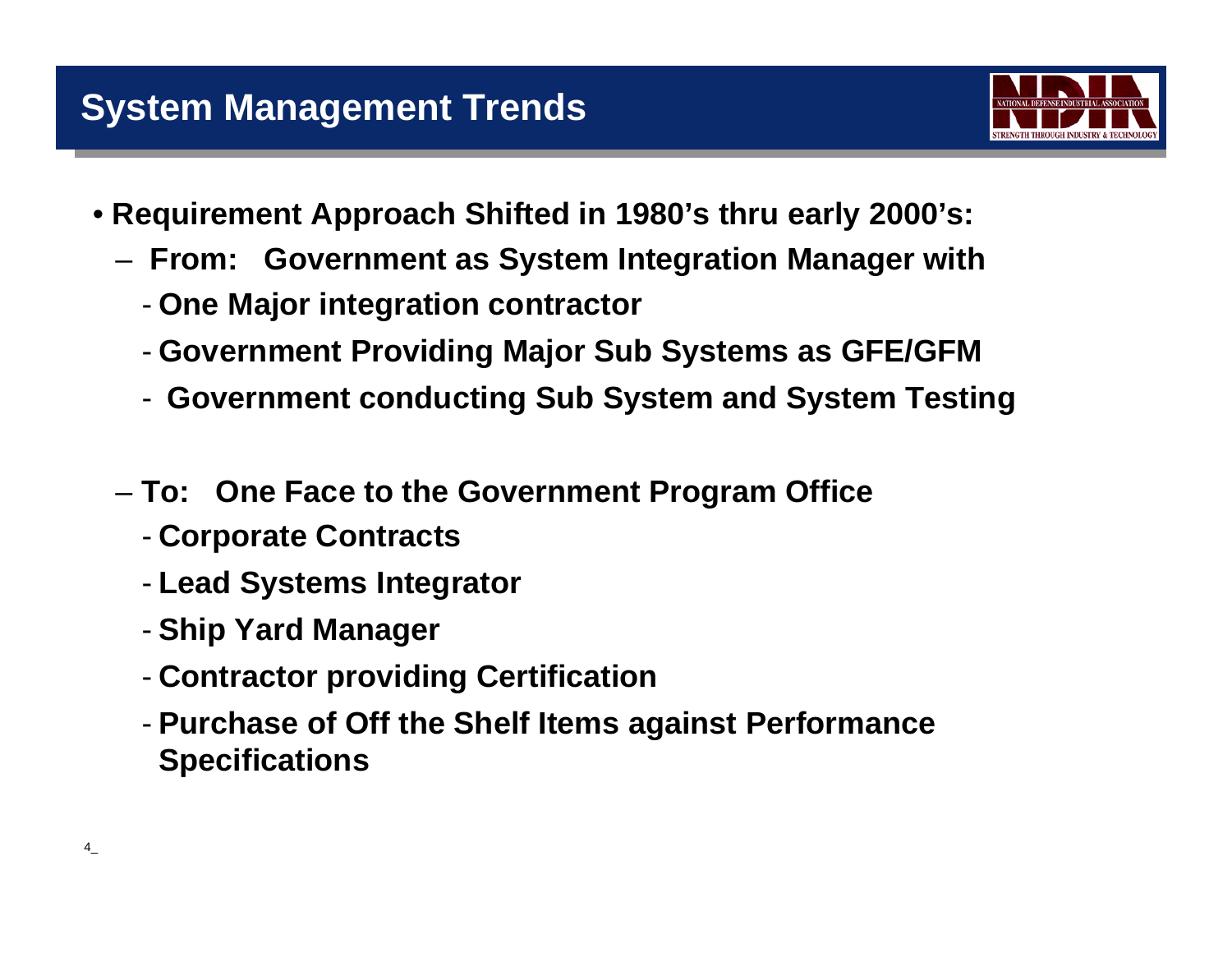### **What did not change**



- **Laws established by Congress after World War II** 
	- –**2 page letter contract for Liberty Ships**
	- – $-$  Support the Depot System
	- **And Others**
- •**Federal Acquisition Regulations (FAR's)**
- •**Department Of Defense Acquisition Regulations (DAR's)**
- **Individual Service Supply & Support Directives and Requirements**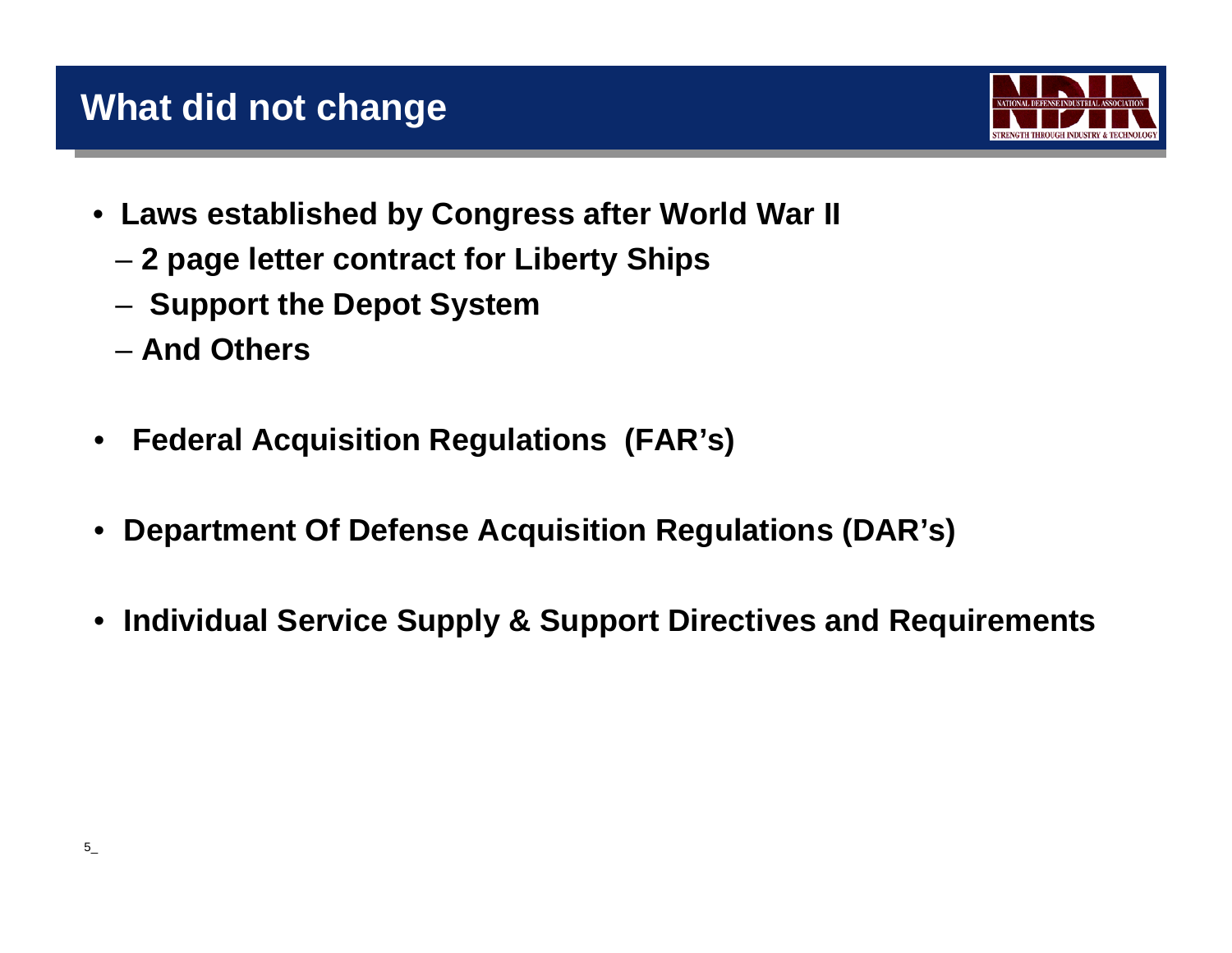### **Current Trends**



- **Recent trends seem to be moving:**
	- – **Away from:**
		- **Performance Specifications**
		- **Lead Systems Integrators**
	- **Back toward:**
		- -**Technical Data Packages procurements**
		- -**Requiring a complete set of drawings.**
		- -**Service Unique Technical Manuals**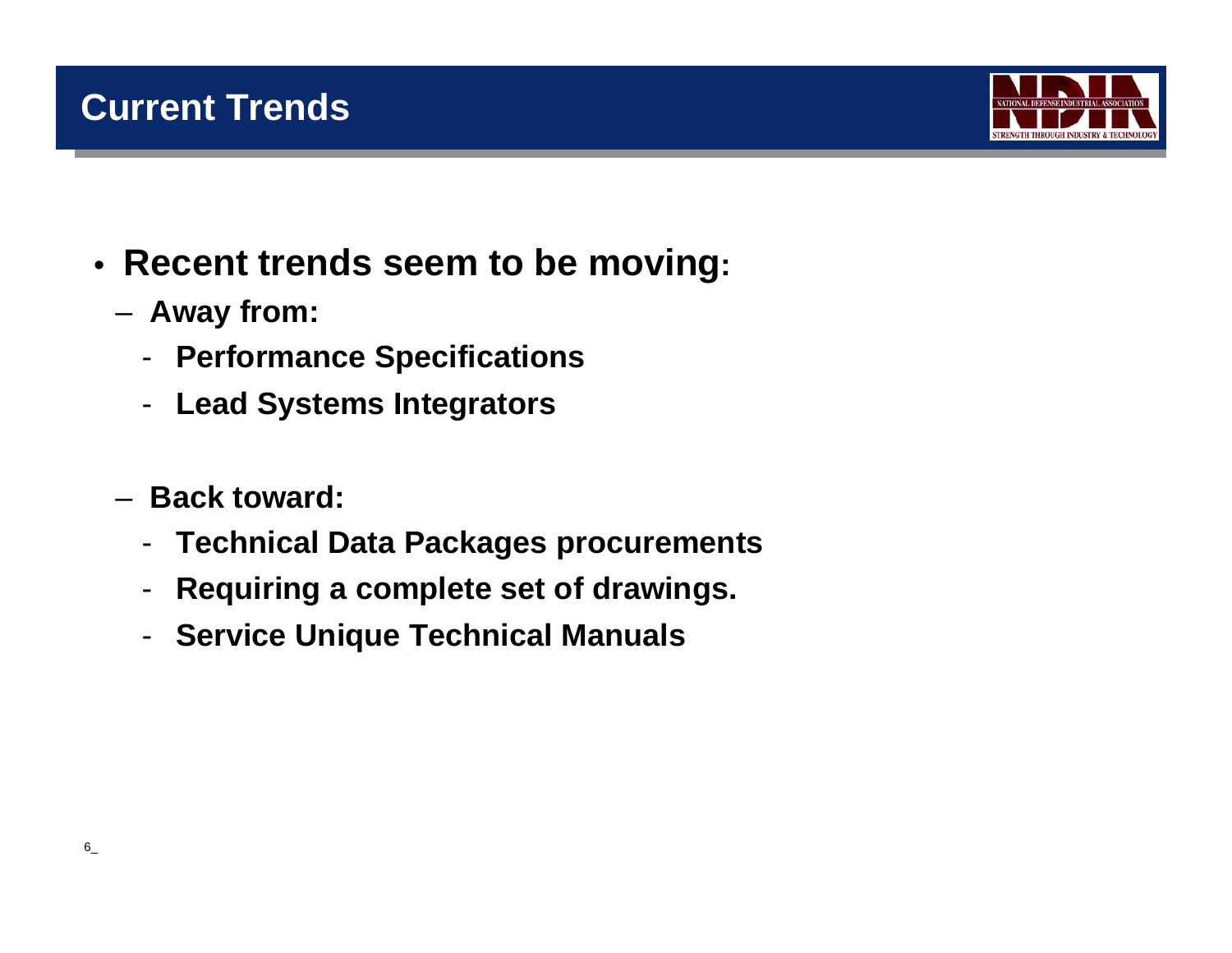#### **Issues**



- **Requirements Definition**
	- **Clarity**
	- **Creep**
	- **Responsive to Rapid Response Needs**
	- **Intellectual Property**
- **Technology Change Rate Before Product Completion**
	- **"Moores Law"---How can a Product be Realized –Timely**
- **Contracting Structure**
- **Contracting Type**
- **Funding Anticipated Decline**
- **Risk Responsibility—Industry vs. Government vs. Shared**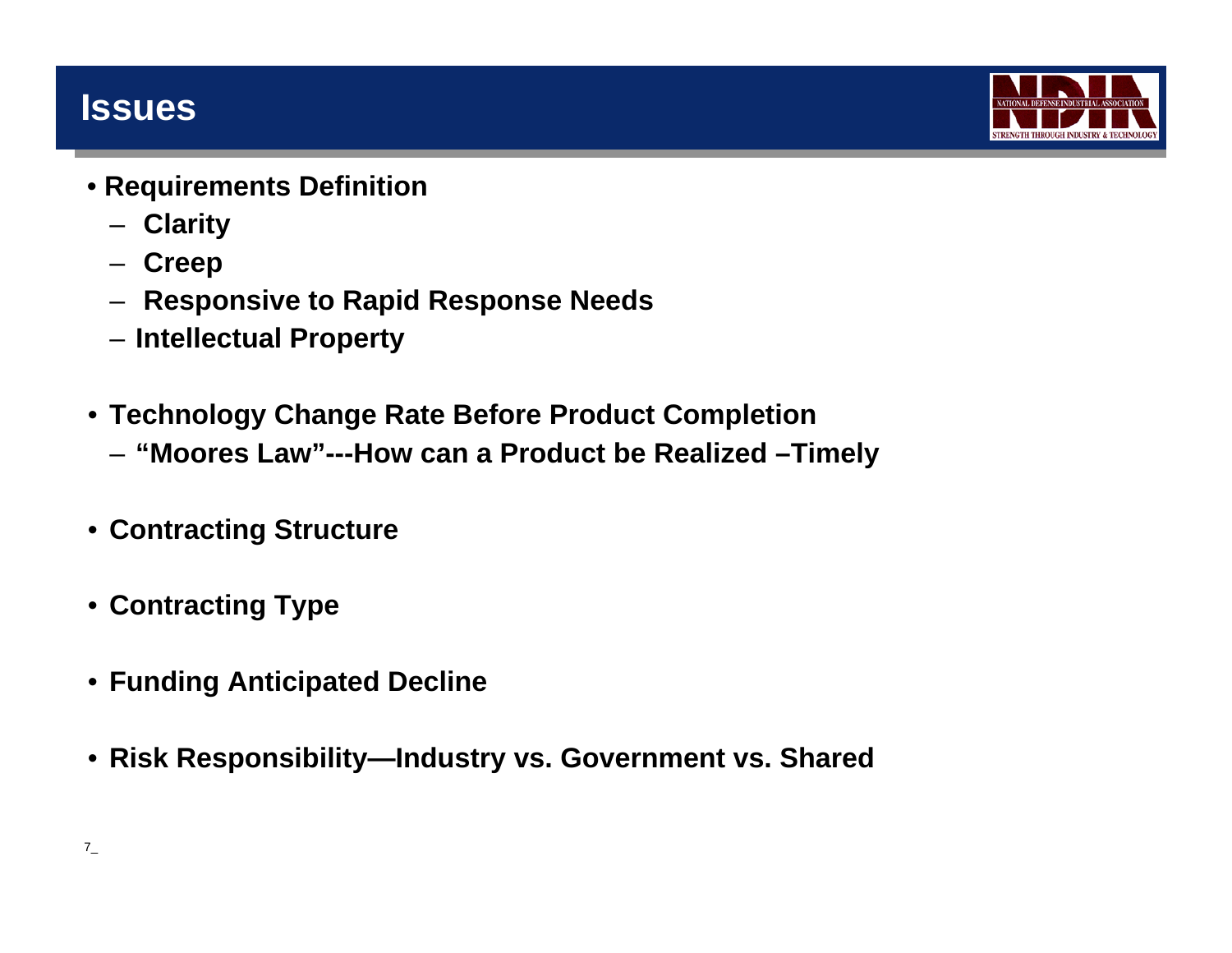## **Requirements and Trends Recommendations**



- **Establish Acquisition Management Focused to "Results" with a Rigorous "Process"**
	- **Timely Integration of New Technology and Systems**
- **Ensure Utilization of "Lessons Learned"**
	- **Subject Matter Experts**
	- **Prior Program Life Cycle (Pros—Cons)**
	- **Acquisition Process Changes**
- **Maintain Performance Specification Concept and Incentives**
	- **Ensure joint Government and Industry SME's**
- **Maximize Incremental Performance Growth —Threshold, Goals, Spiral Development, etc. ----Minimize time to Deploy**
- **Maximize "Best Value" thru Shared Risk Management**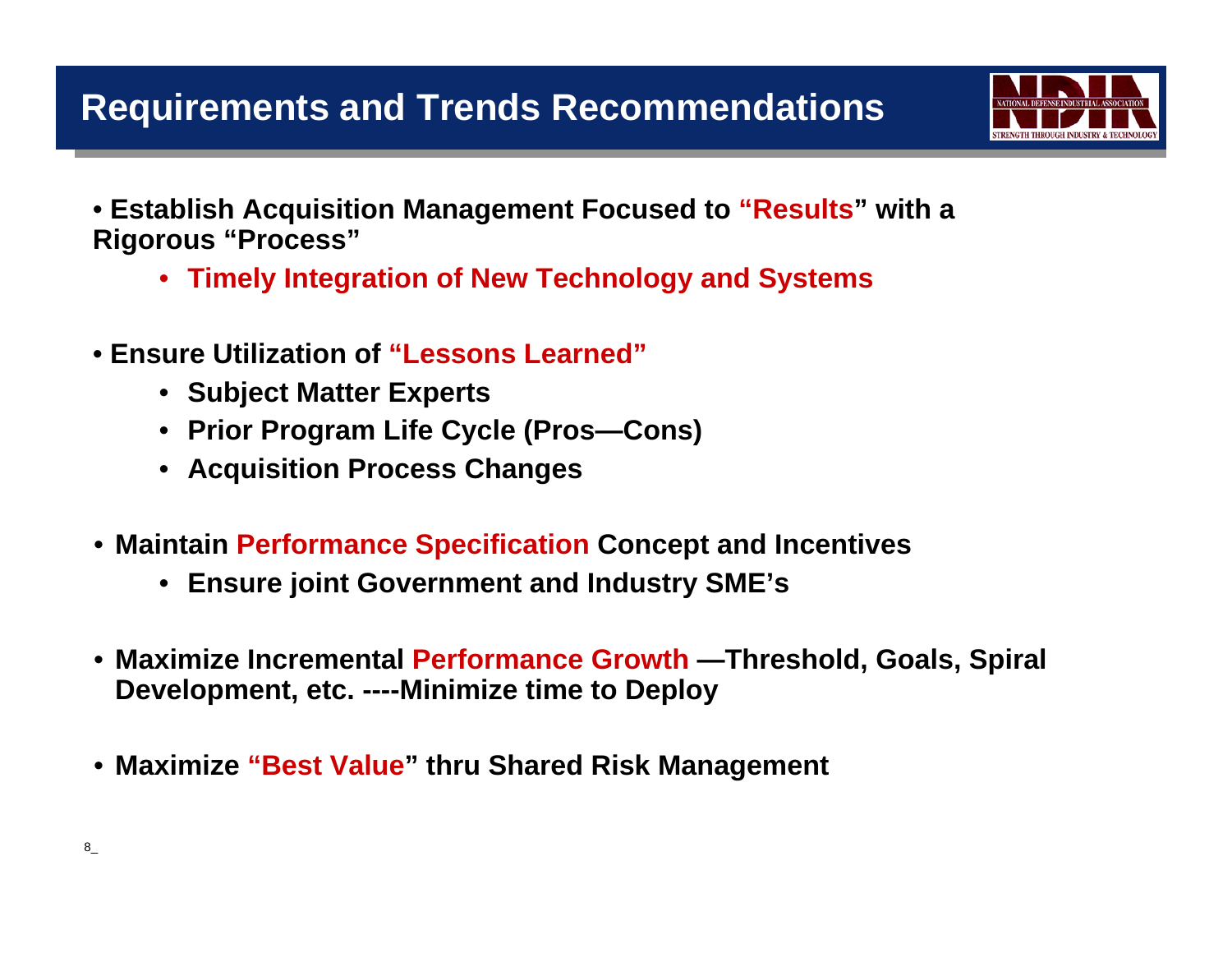

**END**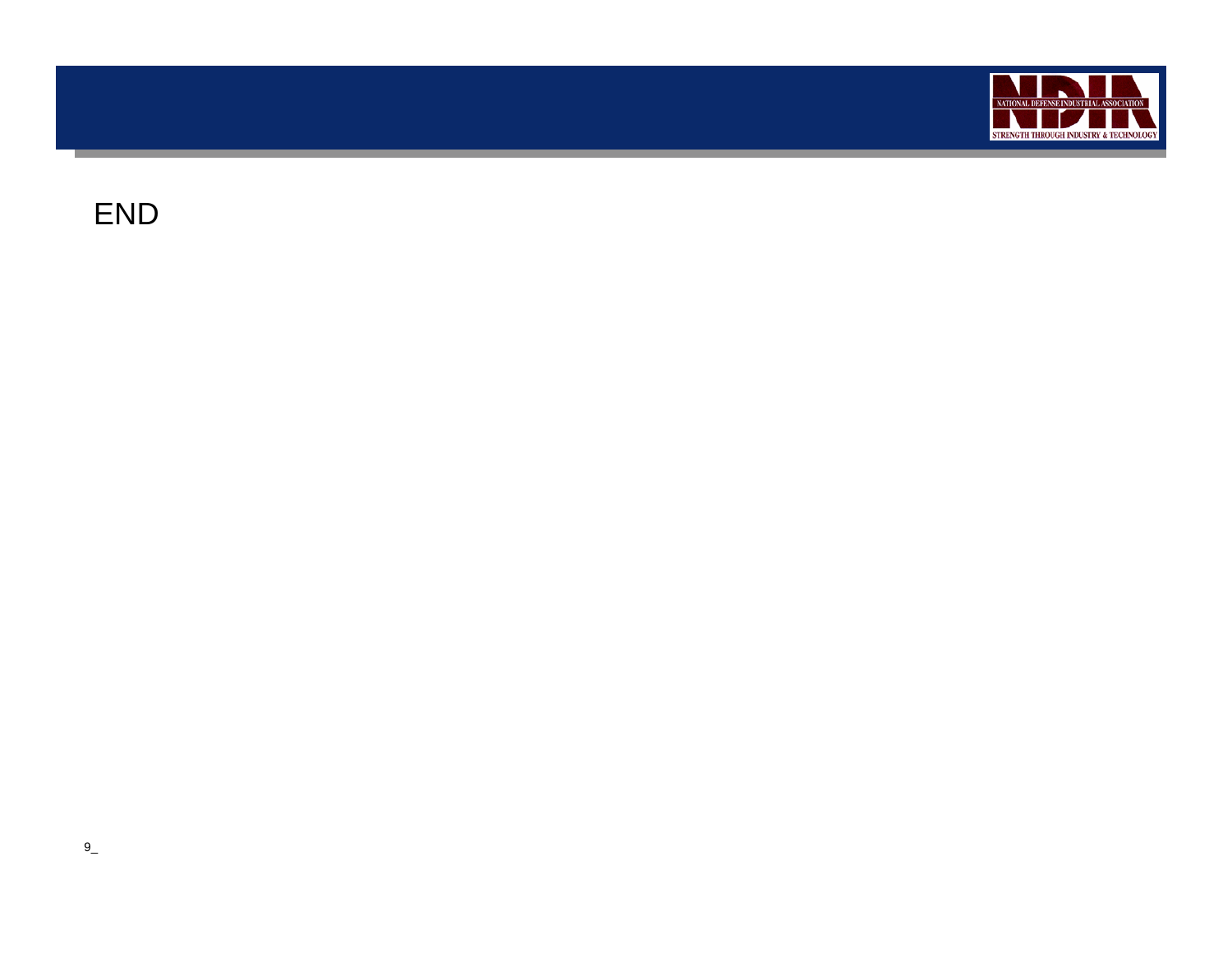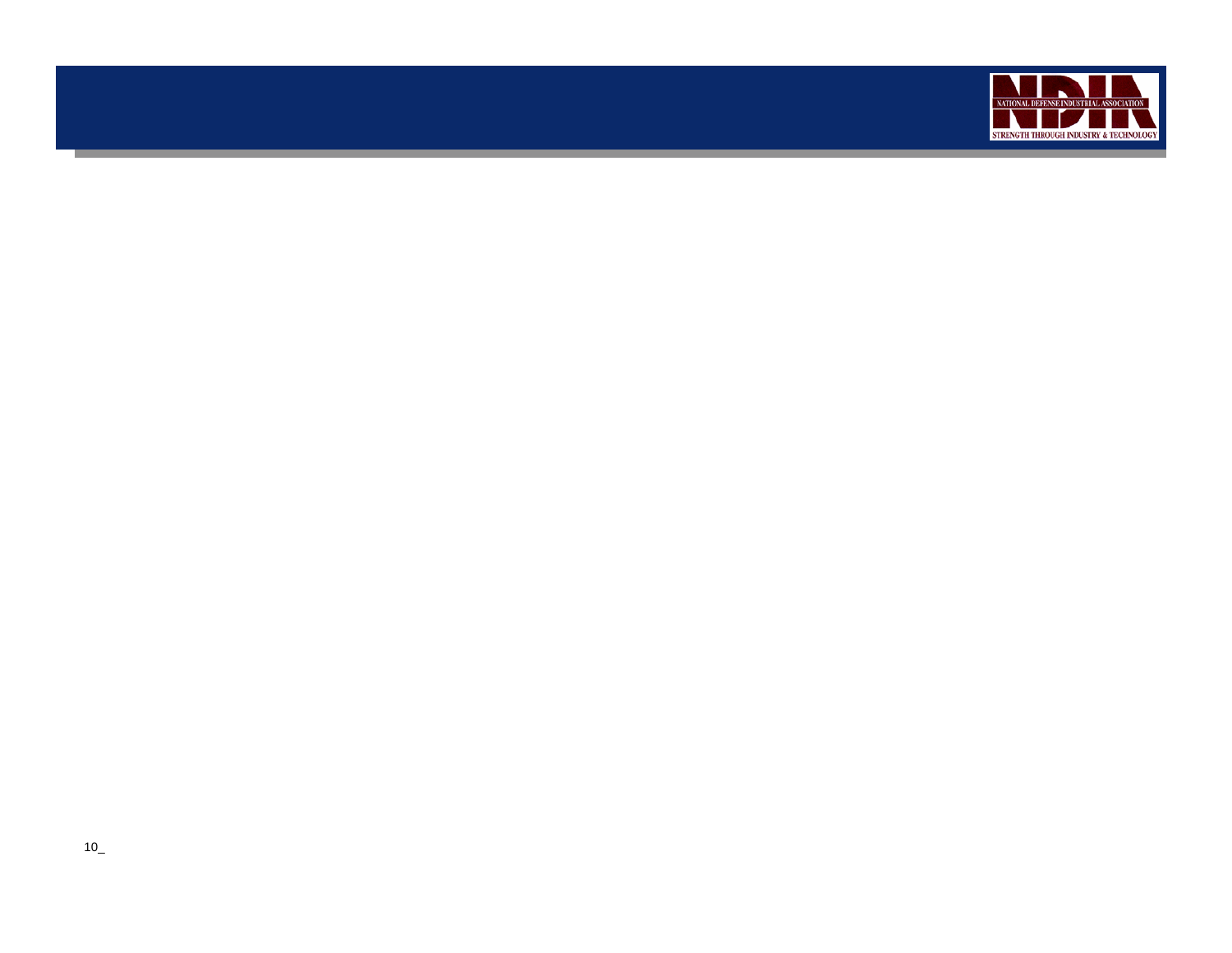